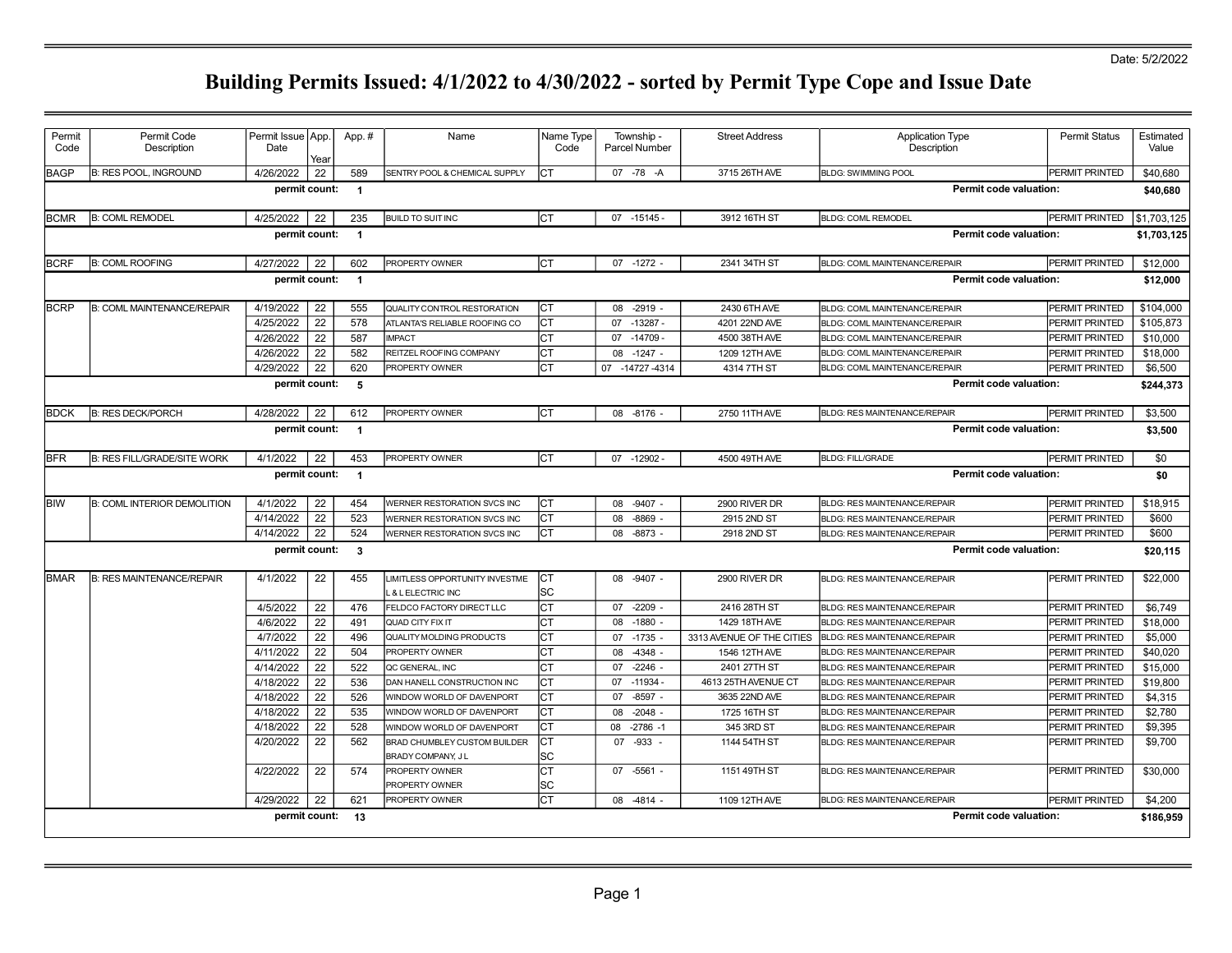| Permit<br>Code                                            | Permit Code<br>Description    | Permit Issue   App.<br>Date | Year | App.#          | Name                                                                  | Name Type<br>Code | Township -<br><b>Parcel Number</b> | <b>Street Address</b>     | <b>Application Type</b><br>Description | <b>Permit Status</b>    | Estimated<br>Value |  |
|-----------------------------------------------------------|-------------------------------|-----------------------------|------|----------------|-----------------------------------------------------------------------|-------------------|------------------------------------|---------------------------|----------------------------------------|-------------------------|--------------------|--|
| <b>BNP</b>                                                | B: "WORKING WITHOUT A PERMIT' | 4/5/2022                    | 21   | 2618           | SIM'S                                                                 | СT                | 08 - 141                           | 1808 15TH AVE             | <b>WRECK: 1 FAMILY HOUSE</b>           | PERMIT PRINTED          | \$0                |  |
|                                                           |                               | permit count:               |      | $\overline{1}$ |                                                                       |                   |                                    |                           | Permit code valuation:                 |                         | \$0                |  |
| <b>BRI</b>                                                | <b>B: RES INVESTIGATION</b>   | 4/19/2022                   | 22   | 549            | PROPERTY OWNER                                                        | Iст               | 07 -5561 -                         | 1151 49TH ST              | INVESTIGATION                          | PERMIT PRINTED          | \$0                |  |
|                                                           |                               | permit count:               |      | $\overline{1}$ |                                                                       |                   |                                    |                           | <b>Permit code valuation:</b>          |                         | \$0                |  |
| <b>BRML</b>                                               | <b>B: RES REMODEL</b>         | 4/13/2022                   | 22   | 520            | PROPERTY OWNER                                                        | lст               | $-2278$ -<br>08                    | 509 18TH AVE              | <b>BLDG: RES MAINTENANCE/REPAIR</b>    | PERMIT PRINTED          | \$12,000           |  |
|                                                           |                               |                             |      |                | H A ELECTRIC COMPANY                                                  | SC                |                                    |                           |                                        |                         | \$12,000           |  |
| permit count:<br>Permit code valuation:<br>$\overline{1}$ |                               |                             |      |                |                                                                       |                   |                                    |                           |                                        |                         |                    |  |
| <b>BRMP</b>                                               | <b>B: RAMP</b>                | 4/19/2022                   | 22   | 553            | HABITAT FOR HUMANITY-QC                                               | Iст               | 08 -305 -C                         | 2666 12TH ST              | <b>BLDG: RES MAINTENANCE/REPAIR</b>    | PERMIT PRINTED          | \$0                |  |
|                                                           |                               | permit count:               |      | $\overline{1}$ |                                                                       |                   |                                    |                           | Permit code valuation:                 |                         | \$0                |  |
| <b>BRRF</b>                                               | <b>B: RES ROOFING</b>         | 4/5/2022                    | 22   | 478            | JOSH ACKERLAND CONSTRUCTION                                           | lст               | 07<br>$-6395 -$                    | 1010 40TH ST              | <b>BLDG: RES MAINTENANCE/REPAIR</b>    | PERMIT PRINTED          | \$6,600            |  |
|                                                           |                               | 4/6/2022                    | 22   | 489            | OLDE TOWN ROOFING                                                     | СT                | $-32 - 11$<br>07                   | 5111 21ST AVE             | <b>BLDG: RES MAINTENANCE/REPAIR</b>    | <b>PERMIT PRINTED</b>   | \$12,852           |  |
|                                                           |                               | 4/6/2022                    | 22   | 493            | DAN HANELL CONSTRUCTION INC                                           | СT                | $-6585 -$<br>07                    | 3644 15TH AVENUE CT       | <b>BLDG: RES MAINTENANCE/REPAIR</b>    | PERMIT PRINTED          | \$5,766            |  |
|                                                           |                               | 4/6/2022                    | 22   | 490            | OLDE TOWN ROOFING                                                     | СT                | $-6138 -$<br>08                    | 1446 25TH AVE             | BLDG: RES MAINTENANCE/REPAIR           | <b>FINAL INSPECTION</b> | \$2,900            |  |
|                                                           |                               | 4/6/2022                    | 22   | 492            | A-1 ROOFING                                                           | СT                | $-8596$ -<br>08                    | 3703 10TH AVENUE CT       | <b>BLDG: RES MAINTENANCE/REPAIR</b>    | PERMIT PRINTED          | \$0                |  |
|                                                           |                               | 4/8/2022                    | 22   | 500            | PROPERTY OWNER                                                        | СT                | $-5226 -$<br>08                    | 1210 3RD STREET A         | <b>BLDG: RES MAINTENANCE/REPAIR</b>    | PERMIT PRINTED          | \$1,900            |  |
|                                                           |                               | 4/8/2022                    | 22   | 499            | ROLANDO PALMA COMPANY                                                 | СT                | $-892 -$<br>08                     | <b>156 5TH AVE</b>        | <b>BLDG: RES MAINTENANCE/REPAIR</b>    | PERMIT PRINTED          | \$5,400            |  |
|                                                           |                               | 4/11/2022                   | 22   | 503            | A+ ROOFING & SIDING CO. FORMER                                        | СT                | 08<br>$-1099$                      | 2203 5TH ST               | <b>BLDG: RES MAINTENANCE/REPAIR</b>    | PERMIT PRINTED          | \$0                |  |
|                                                           |                               | 4/12/2022                   | 22   | 513            | LANDEROS AND SONS CONSTRUCTION CT                                     |                   | 08<br>$-1825 -$                    | 519 4TH ST                | <b>BLDG: RES MAINTENANCE/REPAIR</b>    | <b>FINAL INSPECTION</b> | \$7,300            |  |
|                                                           |                               | 4/13/2022                   | 22   | 521            | A NEW ROOFING CONTRACTOR LLC                                          | СT                | $-4743 -$<br>08                    | 1305 15TH ST              | <b>BLDG: RES MAINTENANCE/REPAIR</b>    | PERMIT PRINTED          | \$13,000           |  |
|                                                           |                               | 4/18/2022                   | 22   | 545            | A&J CONSTRUCTION                                                      | СT                | 08<br>$-212 - A$                   | 155 16TH AVE              | <b>BLDG: RES MAINTENANCE/REPAIR</b>    | PERMIT PRINTED          | \$8,000            |  |
|                                                           |                               | 4/18/2022                   | 22   | 532            | FOLEY CONTRACTING LLC                                                 | Iст               | $-9098 -$<br>08                    | 719 24TH AVENUE CT        | BLDG: RES MAINTENANCE/REPAIR           | PERMIT PRINTED          | \$10,200           |  |
|                                                           |                               | 4/21/2022                   | 22   | 569            | STORM RECOVERY ROOFING & SIDIN                                        | Iст               | $-1175 -$<br>07                    | 2952 16TH AVE             | <b>BLDG: RES MAINTENANCE/REPAIR</b>    | PERMIT PRINTED          | \$11,000           |  |
|                                                           |                               | 4/21/2022                   | 22   | 567            | FISHER CONSTRUCTION SERVICES L                                        | Iст               | 07 -1578 -                         | 1844 31ST ST              | <b>BLDG: RES MAINTENANCE/REPAIR</b>    | PERMIT PRINTED          | \$9,120            |  |
|                                                           |                               | 4/21/2022                   | 22   | 568            | ROLANDO PALMA COMPANY                                                 | СT                | $-6699 - 39$<br>08                 | 548 29TH AVE              | <b>BLDG: RES MAINTENANCE/REPAIR</b>    | <b>PERMIT PRINTED</b>   | \$11,000           |  |
|                                                           |                               | 4/22/2022                   | 22   | 570            | DAN HANELL CONSTRUCTION INC                                           | СT                | $-8909$<br>08                      | 418 30TH AVE              | <b>BLDG: RES MAINTENANCE/REPAIR</b>    | PERMIT PRINTED          | \$4,850            |  |
|                                                           |                               | 4/25/2022                   | 22   | 577            | A1 RESTORATION CONSULTING LLC                                         | СT                | $-8784 -$<br>08                    | 917 32ND AVENUE CT        | <b>BLDG: RES MAINTENANCE/REPAIR</b>    | PERMIT PRINTED          | \$4,995            |  |
|                                                           |                               | 4/26/2022                   | 22   | 579            | QC ROOF DRS INC.                                                      | СT                | $-12651 -$<br>07                   | 7508 36TH AVE             | <b>BLDG: RES MAINTENANCE/REPAIR</b>    | PERMIT PRINTED          | \$20,000           |  |
|                                                           |                               | 4/26/2022                   | 22   | 457            | MARC JONES CONSRUCTION DBA SUNICT<br>MARC JONES CONSRUCTION DBA SUNSC |                   | $-7835 -$<br>07                    | 2610 31ST ST              | <b>BLDG: RES MAINTENANCE/REPAIR</b>    | PERMIT PRINTED          | \$57,018           |  |
|                                                           |                               | 4/26/2022                   | 22   | 583            | A+ ROOFING & SIDING CO. FORMER                                        | СT                | $-8550 -$<br>07                    | 1863 41ST ST              | BLDG: RES MAINTENANCE/REPAIR           | PERMIT PRINTED          | \$11,900           |  |
|                                                           |                               | 4/26/2022                   | 22   | 584            | A+ ROOFING & SIDING CO. FORMER                                        | СT                | 08 -1724 -1                        | 2625 11TH AVENUE B        | <b>BLDG: RES MAINTENANCE/REPAIR</b>    | PERMIT PRINTED          | \$9,359            |  |
|                                                           |                               | 4/26/2022                   | 22   | 565            | QC ROOF DRS INC.                                                      | СT                | $-5344 -$<br>08                    | 1730 8TH AVE              | <b>BLDG: RES MAINTENANCE/REPAIR</b>    | PERMIT PRINTED          | \$8,000            |  |
|                                                           |                               | 4/26/2022                   | 22   | 585            | LANDEROS AND SONS CONSTRUCTIONCT                                      |                   | $-6507 - 10$<br>08                 | 938 53RD ST               | <b>BLDG: RES MAINTENANCE/REPAIR</b>    | <b>FINAL INSPECTION</b> | \$3,500            |  |
|                                                           |                               | 4/26/2022                   | 22   | 588            | <b>OLDE TOWN ROOFING</b>                                              | СT                | $-702$<br>08                       | 1158 25TH ST              | <b>BLDG: RES MAINTENANCE/REPAIR</b>    | PERMIT PRINTED          | \$11,456           |  |
|                                                           |                               | 4/26/2022                   | 22   | 581            | QC ROOF DRS INC.                                                      | СT                | $-9353 -$<br>08                    | 760 7TH STREET CT         | BLDG: RES MAINTENANCE/REPAIR           | <b>PERMIT PRINTED</b>   | \$24,500           |  |
|                                                           |                               | 4/27/2022                   | 22   | 593            | PROPERTY OWNER                                                        | СT                | $-910 - A$<br>07                   | 4119 18TH AVE             | <b>BLDG: RES MAINTENANCE/REPAIR</b>    | PERMIT PRINTED          | \$1,440            |  |
|                                                           |                               | 4/27/2022                   | 22   | 594            | LANDEROS AND SONS CONSTRUCTIONCT                                      |                   | $-2340 -$<br>08                    | 429 16TH AVE              | <b>BLDG: RES MAINTENANCE/REPAIR</b>    | PERMIT PRINTED          | \$4,900            |  |
|                                                           |                               | 4/27/2022                   | 22   | 592            | FISHER CONSTRUCTION SERVICES L                                        | СT                | $-5057 - 9$<br>08                  | 2636 10TH ST              | <b>BLDG: RES MAINTENANCE/REPAIR</b>    | PERMIT PRINTED          | \$10,000           |  |
|                                                           |                               | 4/28/2022                   | 22   | 605            | OLDE TOWN ROOFING                                                     | СT                | 08<br>$-5697 - 1$                  | 1891 AVENUE OF THE CITIES | <b>BLDG: RES MAINTENANCE/REPAIR</b>    | <b>PERMIT PRINTED</b>   | \$9,450            |  |
|                                                           |                               | permit count:               |      | -29            |                                                                       |                   |                                    |                           | <b>Permit code valuation:</b>          |                         | \$286,406          |  |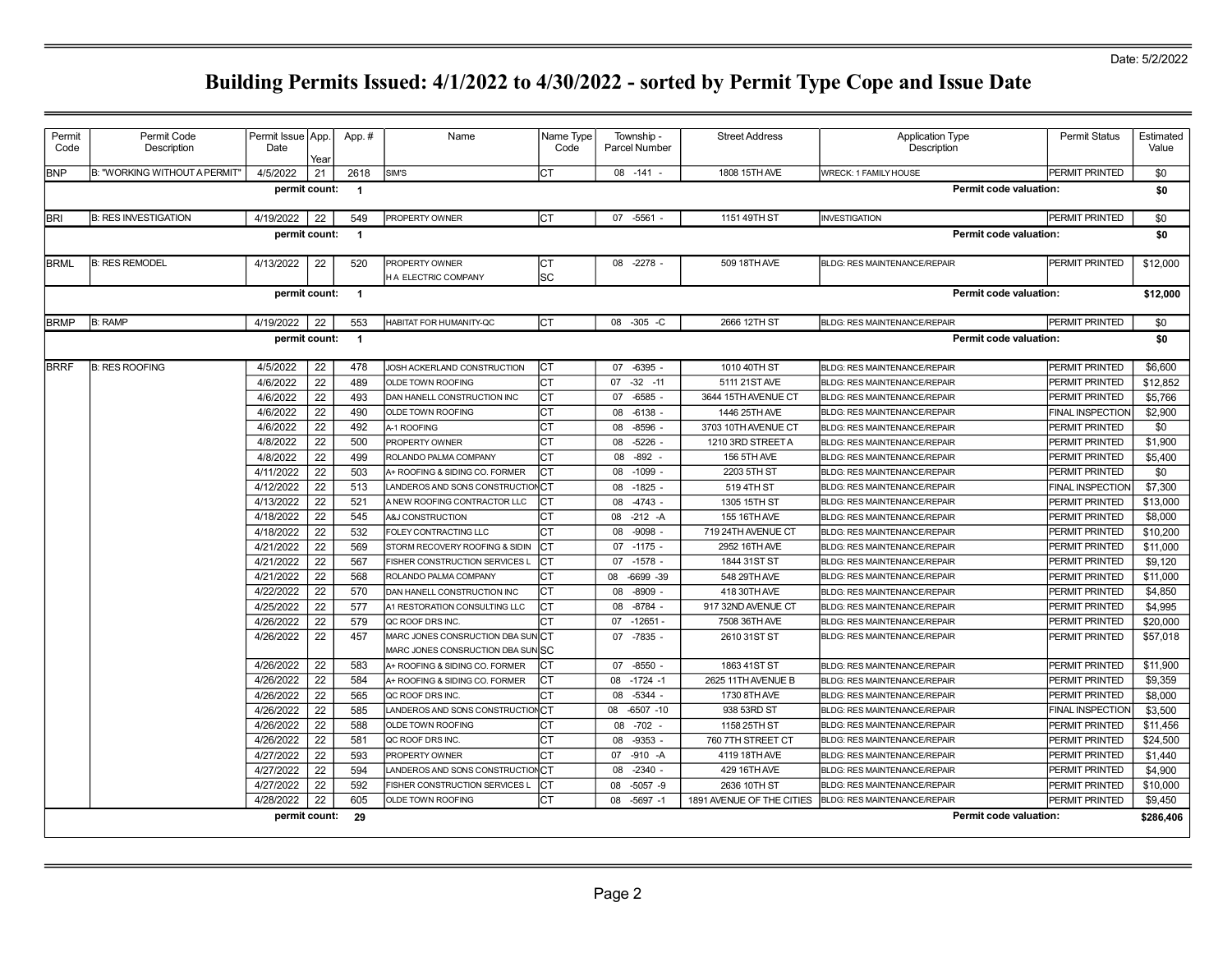| Permit      | Permit Code                         | Permit Issue   App. |      | App.#                   | Name                                             | Name Type  | Township -           | <b>Street Address</b> | <b>Application Type</b>              | <b>Permit Status</b>  | Estimated |
|-------------|-------------------------------------|---------------------|------|-------------------------|--------------------------------------------------|------------|----------------------|-----------------------|--------------------------------------|-----------------------|-----------|
| Code        | Description                         | Date                | Year |                         |                                                  | Code       | <b>Parcel Number</b> |                       | Description                          |                       | Value     |
| <b>BRSA</b> | <b>B: RES ADDITION</b>              | 4/4/2022            | 22   | 460                     | BRAD CHUMBLEY CUSTOM BUILDER                     | Iст        | 07 -9567 -           | 1317 34TH AVENUE A    | <b>BLDG: RES ADDITION</b>            | <b>PERMIT PRINTED</b> | \$69,000  |
|             |                                     | permit count:       |      | $\overline{1}$          |                                                  |            |                      |                       | <b>Permit code valuation:</b>        |                       | \$69,000  |
| <b>BRSD</b> | <b>B: RES SIDING</b>                | 4/7/2022            | 22   | 495                     | ADVANCED CONST & IMPROVEMENT                     | Iст        | 08 -7650 -           | 2906 14TH ST          | BLDG: RES MAINTENANCE/REPAIR         | PERMIT PRINTED        | \$4,900   |
|             |                                     | 4/14/2022           | 22   | 522                     | QC GENERAL, INC                                  | Iст        | $-2246$<br>07        | 2401 27TH ST          | BLDG: RES MAINTENANCE/REPAIR         | PERMIT PRINTED        | \$15,000  |
|             |                                     | 4/18/2022           | 22   | 544                     | TRUJILLO CONSTRUCTION                            | Iст        | $-11845-$<br>07      | 2907 36TH ST          | <b>BLDG: RES MAINTENANCE/REPAIR</b>  | PERMIT PRINTED        | \$7,500   |
|             |                                     | 4/18/2022           | 22   | 536                     | DAN HANELL CONSTRUCTION INC                      | Iст        | $-11934$<br>07       | 4613 25TH AVENUE CT   | <b>BLDG: RES MAINTENANCE/REPAIR</b>  | PERMIT PRINTED        | \$19,800  |
|             |                                     | permit count:       |      | $\overline{\mathbf{4}}$ |                                                  |            |                      |                       | Permit code valuation:               |                       | \$47,200  |
| <b>BSFH</b> | <b>B: RES SINGLE FAMILY</b>         | 4/19/2022           | 22   | 548                     | HAZELWOOD HOMES INC                              | Iст        | 07 -14261            | 3509 12TH STREET CT   | BLDG:RES/NEW, SINGLE FAMILY DETACHED | PERMIT PRINTED        | \$353,700 |
|             |                                     | permit count:       |      | $\overline{1}$          |                                                  |            |                      |                       | <b>Permit code valuation:</b>        |                       | \$353,700 |
|             |                                     |                     |      |                         |                                                  |            |                      |                       |                                      |                       |           |
| IBSMT       | <b>B: RES BASEMENT WATERPROOFIN</b> | 4/4/2022            | 22   | 456                     | ABSOLUTELY DRY BASEMENT WATERPCT                 |            | $-8083 -$<br>07      | 3504 26TH AVENUE B    | <b>BLDG: RES MAINTENANCE/REPAIR</b>  | PERMIT PRINTED        | \$10,900  |
|             |                                     | 4/5/2022            | 22   | 475                     | MIDWEST RECONSTRUCTION CO                        | Iст        | 07<br>$-10519 -$     | 2823 53RD ST          | BLDG: RES MAINTENANCE/REPAIR         | PERMIT PRINTED        | \$17,699  |
|             |                                     | 4/19/2022           | 22   | 554                     | MIDWEST RECONSTRUCTION CO                        | Iст        | $-910 -$<br>07       | 4115 18TH AVE         | <b>BLDG: RES MAINTENANCE/REPAIR</b>  | <b>PERMIT PRINTED</b> | \$16,457  |
|             |                                     | 4/21/2022           | 22   | 566                     | MIDWEST RECONSTRUCTION CO                        | Iст        | $-9207$<br>07        | 2810 41ST ST          | <b>BLDG: RES MAINTENANCE/REPAIR</b>  | PERMIT PRINTED        | \$49,431  |
|             |                                     | permit count:       |      | $\overline{\mathbf{4}}$ |                                                  |            |                      |                       | <b>Permit code valuation:</b>        |                       | \$94,487  |
| IBSTP       | <b>B: STEPS</b>                     | 4/5/2022            | 22   | 479                     | HABITAT FOR HUMANITY-QC                          | Iст        | 08 -2508             | 446 4TH AVE           | BLDG: RES MAINTENANCE/REPAIR         | PERMIT PRINTED        | \$4,808   |
|             |                                     | permit count:       |      | $\overline{1}$          |                                                  |            |                      |                       | Permit code valuation:               |                       | \$4,808   |
| BWKH        | <b>B: WRECK HOUSE</b>               | 4/4/2022            | 21   | 2618                    | SIM'S                                            | Iст        | $08 - 141 -$         | 1808 15TH AVE         | <b>WRECK: 1 FAMILY HOUSE</b>         | PERMIT PRINTED        | \$0       |
|             |                                     | permit count:       |      | $\overline{1}$          |                                                  |            |                      |                       | <b>Permit code valuation:</b>        |                       | \$0       |
| IDRN1       | <b>ENG: CLASS 1 DRAINAGE</b>        | 4/1/2022            | 22   | 453                     | PROPERTY OWNER                                   | Iст        | 07 -12902            | 4500 49TH AVE         | <b>BLDG: FILL/GRADE</b>              | PERMIT PRINTED        | \$0       |
|             |                                     | 4/4/2022            | 21   | 2618                    | SIM'S                                            | Iст        | $-141 -$<br>08       | 1808 15TH AVE         | <b>WRECK: 1 FAMILY HOUSE</b>         | PERMIT PRINTED        | \$0       |
|             |                                     | 4/19/2022           | 22   | 552                     | <b>CREATIVE CURB</b>                             | Iст        | $-6875$<br>07        | 2915 27TH STREET CT   | <b>BLDG: RES DRIVEWAY</b>            | PERMIT PRINTED        | \$0       |
|             |                                     | 4/20/2022           | 22   | 561                     | NEW CONCRETE CONSTRUCTION                        | Iст        | $-11252 -$<br>07     | 5204 44TH AVE         | BLDG: RES DRIVEWAY & SIDEWALK        | PERMIT PRINTED        | \$0       |
|             |                                     | 4/21/2022           | 22   | 556                     | KLARKOWSKI CONSTRUCTION                          | Iст        | $-6138$<br>08        | 1446 25TH AVE         | ENG: DRAINAGE PERMIT                 | PERMIT PRINTED        | \$0       |
|             |                                     | 4/26/2022           | 22   | 589                     | SENTRY POOL & CHEMICAL SUPPLY                    | Iст        | 07 -78 -A            | 3715 26TH AVE         | <b>BLDG: SWIMMING POOL</b>           | PERMIT PRINTED        | \$40,680  |
|             |                                     | permit count:       |      | 6                       |                                                  |            |                      |                       | <b>Permit code valuation:</b>        |                       | \$40,680  |
|             |                                     |                     |      |                         |                                                  |            |                      |                       |                                      |                       |           |
| lEC         | E: COML ELECTRICAL                  | 4/7/2022            | 21   | 413                     | <b>MARK DRAKE</b>                                | Iст        | 07 -11997 -1         | 3928 12TH AVE         | <b>BLDG: GARAGES/CARPORTS</b>        | PERMIT PRINTED        | \$75,000  |
|             |                                     |                     |      |                         | TRI-CITY ELECTRIC COMPANY                        | lsc        |                      |                       |                                      |                       |           |
|             |                                     | 4/7/2022            | 22   | 322                     | PRECISION BUILDERS INC                           | Iст        | $07 -543 -$          | 4123 24TH AVE         | <b>BLDG: RES REMODEL</b>             | PERMIT PRINTED        | \$35,000  |
|             |                                     |                     |      |                         | PETERSEN PLUMBING & HEATING CO<br>POINT ELECTRIC | lsc<br>lsc |                      |                       |                                      |                       |           |
|             |                                     | 4/12/2022           | 22   | 511                     | POINT ELECTRIC                                   | Iст        | $07 - 362 - 3$       | 4860 31ST ST          | ELEC: SERVICE                        | PERMIT PRINTED        | \$0       |
|             |                                     | 4/18/2022           | 22   | 309                     | QUALITY CONSTRUCTION SVCS INC                    | IСТ        | $07 - 159 - 1$       | 1150 36TH AVE         | <b>BLDG: COML REMODEL</b>            | PERMIT PRINTED        | \$221,482 |
|             |                                     |                     |      |                         | BRADY COMPANY, JL                                | lsc        |                      |                       |                                      |                       |           |
|             |                                     | 4/20/2022           | 22   | 557                     | BLACKHAWK ELECTRIC ENTERPRISES CT                |            | 08 -6164 -16         | 417 27TH AVE          | ELEC: SERVICE                        | PERMIT PRINTED        | \$0       |
|             |                                     | 4/29/2022           | 22   | 57                      | WILLIAM A RANDOLPH INC                           | Iст        | 07 -14409            | 800 42ND AVENUE DR    | <b>BLDG: COML REMODEL</b>            | PERMIT PRINTED        | \$300,000 |
|             |                                     | permit count:       |      | 6                       |                                                  |            |                      |                       | <b>Permit code valuation:</b>        |                       | \$631,482 |
| <b>IENA</b> | <b>B: RES SIDEWALK</b>              | 4/5/2022            | 22   | 477                     | AVALOS CONCRETE DESIGNS LLC                      | CT         | 08 -6421             | 817 17TH AVE          | <b>BLDG: RES SIDEWALK</b>            | <b>PERMIT PRINTED</b> | \$0       |
|             |                                     |                     |      |                         |                                                  |            |                      |                       |                                      |                       |           |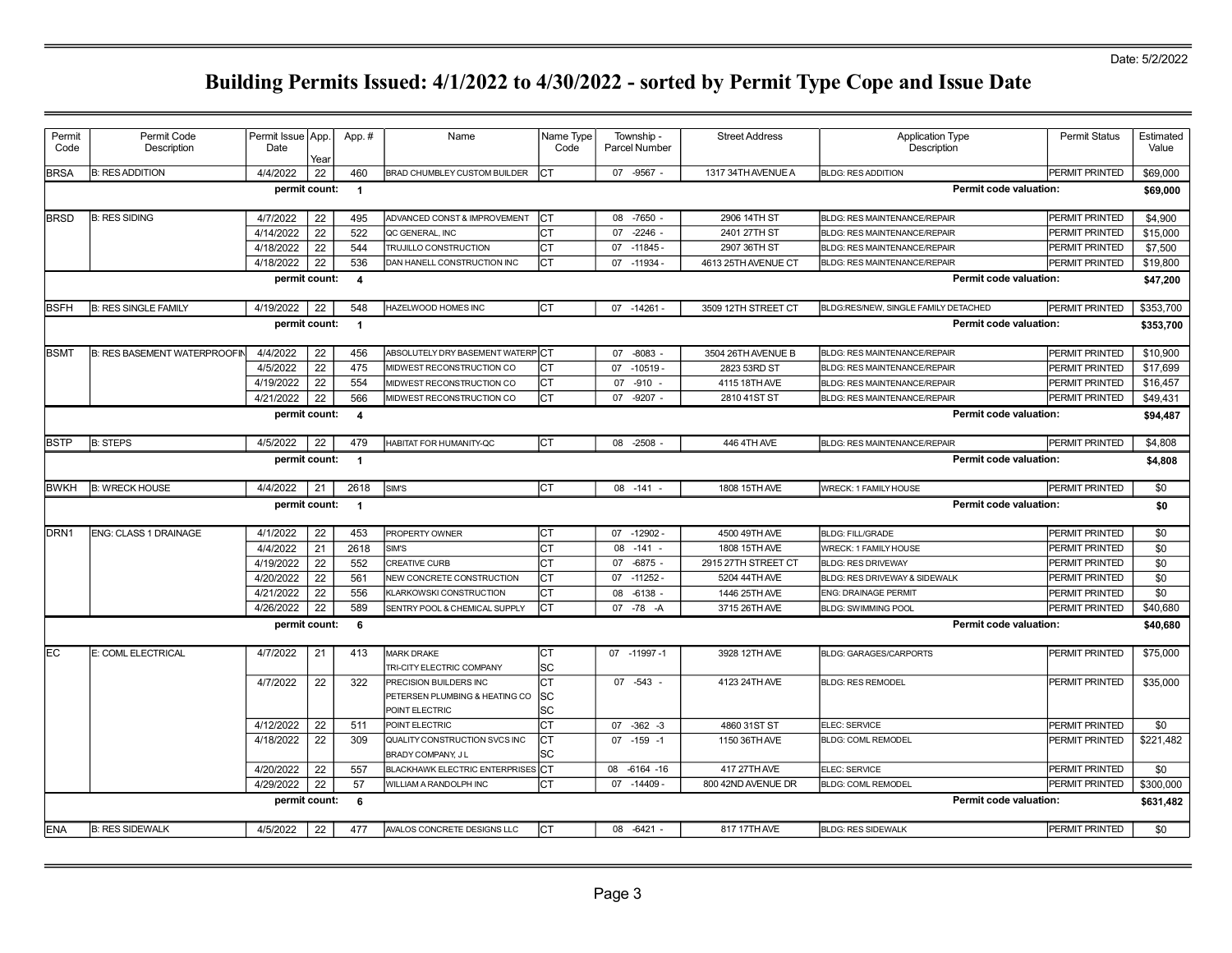| Permit<br>Code | Permit Code<br>Description | Permit Issue   App.<br>Date | Year | App.#                    | Name                                                             | Name Type<br>Code | Township -<br><b>Parcel Number</b> | <b>Street Address</b> | <b>Application Type</b><br>Description | <b>Permit Status</b>    | Estimated<br>Value |
|----------------|----------------------------|-----------------------------|------|--------------------------|------------------------------------------------------------------|-------------------|------------------------------------|-----------------------|----------------------------------------|-------------------------|--------------------|
|                |                            | permit count:               |      | $\overline{\phantom{0}}$ |                                                                  |                   |                                    |                       | <b>Permit code valuation:</b>          |                         | \$0                |
| <b>ENB</b>     | <b>B: RES DRIVEWAY</b>     | 4/19/2022                   | 22   | 552                      | <b>CREATIVE CURB</b>                                             | CT                | 07 -6875 -                         | 2915 27TH STREET CT   | <b>BLDG: RES DRIVEWAY</b>              | <b>PERMIT PRINTED</b>   | \$0                |
|                |                            | 4/20/2022                   | 22   | 561                      | NEW CONCRETE CONSTRUCTION                                        | Iст               | $07 - 11252 -$                     | 5204 44TH AVE         | BLDG: RES DRIVEWAY & SIDEWALK          | PERMIT PRINTED          | \$0                |
|                |                            | permit count:               |      | $\overline{\mathbf{2}}$  |                                                                  |                   |                                    |                       | Permit code valuation:                 |                         | \$0                |
| <b>ER</b>      | E: RES ELECTRICAL          | 4/4/2022                    | 22   | 457                      | MARC JONES CONSRUCTION DBA SUNCT                                 |                   | 07 -7835 -                         | 2610 31ST ST          | <b>BLDG: RES MAINTENANCE/REPAIR</b>    | PERMIT PRINTED          | \$57,018           |
|                |                            |                             |      |                          | MARC JONES CONSRUCTION DBA SUNSC                                 |                   |                                    |                       |                                        |                         |                    |
|                |                            | 4/4/2022                    | 22   | 442                      | REVOLUTION ENERGY SYSTEMS, INC<br>REVOLUTION ENERGY SYSTEMS, INC | IСТ<br>lsc        | 08 -432 -                          | 717 22ND ST           | BLDG: RES MAINTENANCE/REPAIR           | <b>FINAL INSPECTION</b> | \$15,500           |
|                |                            | 4/6/2022                    | 22   | 458                      | ADVANTAGE ELCTRL SERVICES INC                                    | lsc               | 08 -6061 -                         | 3103 15TH STREET C    | ELEC: SERVICE                          | PERMIT PRINTED          | \$0                |
|                |                            | 4/6/2022                    | 22   | 480                      | TRI-CITY ELECTRIC COMPANY                                        | Iст               | -7690 -B<br>08                     | 1122 16TH AVE         | ELEC: SERVICE                          | PERMIT PRINTED          | \$0                |
|                |                            | 4/8/2022                    | 22   | 401                      | PROPERTY OWNER                                                   | Iст               | 07 -7522 -                         | 2329 19TH ST          | BLDG: RES MAINTENANCE/REPAIR           | PERMIT PRINTED          | \$3,500            |
|                |                            |                             |      |                          | PROPERTY OWNER                                                   | lsc               |                                    |                       |                                        |                         |                    |
|                |                            | 4/12/2022                   | 22   | 512                      | DAVENPORT ELECTRIC CONTRACT COCT                                 |                   | 08 -9337 -                         | 629 3RD STREET A      | ELEC: SERVICE                          | PERMIT PRINTED          | \$0                |
|                |                            | 4/18/2022                   | 22   | 538                      | KOEHLER ELECTRIC INC, J W                                        | Iст               | 07 -10181 -                        | 4627 50TH ST          | ELEC: SERVICE                          | PERMIT PRINTED          | \$0                |
|                |                            | 4/18/2022                   | 22   | 455                      | LIMITLESS OPPORTUNITY INVESTME                                   | IСТ               | 08 -9407 -                         | 2900 RIVER DR         | BLDG: RES MAINTENANCE/REPAIR           | PERMIT PRINTED          | \$22,000           |
|                |                            |                             |      |                          | L & L ELECTRIC INC                                               | lsc               |                                    |                       |                                        |                         |                    |
|                |                            | 4/19/2022                   | 22   | 547                      | KOEHLER ELECTRIC INC, J W                                        | Iст               | -8692 -<br>08                      | 716 22ND AVENUE CT    | ELEC: SERVICE                          | PERMIT PRINTED          | \$0                |
|                |                            | 4/20/2022                   | 22   | 558                      | ELECTRIC DOCTOR SERVICE LLC                                      | Iст               | 07 -14558                          | 3219 55TH STREET CT   | ELEC: SERVICE                          | FINAL INSPECTION        | \$0                |
|                |                            | 4/22/2022                   | 22   | 573                      | LAKEWOOD ELECTRIC AND GENERATOCT                                 |                   | 07 -14334 -                        | 3863 35TH AVENUE CT   | ELEC: SERVICE                          | <b>FINAL INSPECTION</b> | \$0                |
|                |                            | 4/22/2022                   | 22   | 572                      | PROPERTY OWNER                                                   | Iст               | $-9460$ .<br>07                    | 1407 49TH ST          | ELEC: WIRING, MISC                     | PERMIT PRINTED          | \$0                |
|                |                            | 4/22/2022                   | 22   | 571                      | <b>L &amp; L ELECTRIC INC</b>                                    | Iст               | 08<br>$-8219$ .                    | 119 4TH AVE           | ELEC: WIRING, MISC                     | PERMIT PRINTED          | \$0                |
|                |                            | 4/27/2022                   | 21   | 1940                     | ADVANCED CONST & IMPROVEMENT                                     | Iст               | $-3374 -$<br>08                    | 2610 15TH AVE         | <b>BLDG: GARAGES/CARPORTS</b>          | PERMIT PRINTED          | \$21,000           |
|                |                            |                             |      |                          | CARDINAL ELECTRIC COMPANY                                        | SC                |                                    |                       |                                        |                         |                    |
|                |                            | 4/29/2022                   | 22   | 520                      | PROPERTY OWNER                                                   | Iст               | 08 -2278 -                         | 509 18TH AVE          | BLDG: RES MAINTENANCE/REPAIR           | PERMIT PRINTED          | \$12,000           |
|                |                            |                             |      |                          | H A ELECTRIC COMPANY                                             | lsc               |                                    |                       |                                        |                         |                    |
|                |                            |                             |      | permit count: 15         |                                                                  |                   |                                    |                       | Permit code valuation:                 |                         | \$131,018          |
| lмс            | M: COML MECHANICAL         | 4/5/2022                    | 22   | 466                      | PRECISION AIR HTG & AC INC                                       | Iст               | $-5468$<br>08                      | 325 19TH ST           | HTG: ROOFTOP UNIT, REPLACE             | PERMIT PRINTED          | \$24,525           |
|                |                            | 4/6/2022                    | 22   | 366                      | BUILDERS SALES & SERVICE CO                                      | Iст               | 07 -13012 -                        | 1701 52ND AVE         | <b>BLDG: COML REMODEL</b>              | PERMIT PRINTED          | \$155,495          |
|                |                            |                             |      |                          | TRI-CITY ELECTRIC COMPANY                                        | SC                |                                    |                       |                                        |                         |                    |
|                |                            |                             |      |                          | GABRILSON HEATING & AC                                           | lsc               |                                    |                       |                                        |                         |                    |
|                |                            | 4/6/2022                    | 22   | 488                      | AES MECHANICAL SERVICES GROUP                                    | Iст               | 07 -14408                          | 900 42ND AVENUE DR    | HTG: ROOFTOP UNIT, REPLACE             | PERMIT PRINTED          | \$74,637           |
|                |                            | 4/18/2022                   | 22   | 527                      | TOTAL MAINTENANCE INC                                            | Iст               | $-9263 -$<br>08                    | 833 16TH AVE          | HTG: OTHER, INSTALL/REPLACE            | PERMIT PRINTED          | \$21,272           |
|                |                            | 4/19/2022                   | 22   | 551                      | <b>GABRILSON HEATING &amp; AC</b>                                | lст               | $12 - 12 - 1$                      | 3501 69TH AVE         | HTG: ROOFTOP UNIT, REPLACE             | PERMIT PRINTED          | \$19,400           |
|                |                            | 4/27/2022                   | 22   | 600                      | KALE HEATING & AC                                                | Iст               | 07 -126 -C                         | 3321 7TH ST           | HTG: AIR CONDITIONING, REPLACE         | PERMIT PRINTED          | \$28,457           |
|                |                            | 4/27/2022                   | 22   | 595                      | BRADY COMPANY, JL                                                | IСТ               | 08<br>-4837 -                      | 701 12TH ST           | HTG: OTHER, INSTALL/REPLACE            | PERMIT PRINTED          | \$3,117            |
|                |                            | permit count:               |      | $\overline{7}$           |                                                                  |                   |                                    |                       | <b>Permit code valuation:</b>          |                         | \$326,903          |
| IMR.           | IM: RES MECHANICAL         | 4/1/2022                    | 22   | 438                      | O'DELLS HEATING AND AC                                           | Iст               | $08 + 4 -$                         | 2915 12TH AVE         | HTG: BOILER/FURNACE, REPLACE           | <b>PERMIT PRINTED</b>   | \$2,407            |
|                |                            | 4/1/2022                    | 22   | 445                      | BRADY COMPANY, JL                                                | Iст               | 08<br>$-9049 -$                    | 3402 10TH AVE         | HTG: BOILER/FURNACE, REPLACE           | PERMIT PRINTED          | \$5,000            |
|                |                            | 4/5/2022                    | 22   | 464                      | KALE HEATING & AC                                                | Iст               | 07 -13496 -                        | 4200 22ND AVE         | HTG: BOILER/FURNACE, REPLACE           | PERMIT PRINTED          | \$2,675            |
|                |                            | 4/5/2022                    | 22   | 462                      | KALE HEATING & AC                                                | CT                | 07 -13496 -                        | 4232 22ND AVE         | HTG: BOILER/FURNACE, REPLACE           | PERMIT PRINTED          | \$2,675            |
|                |                            | 4/5/2022                    | 22   | 463                      | KALE HEATING & AC                                                | Iст               | 07 -13496                          | 4240 22ND AVE         | HTG: BOILER/FURNACE, REPLACE           | PERMIT PRINTED          | \$2,675            |
|                |                            | 4/5/2022                    | 22   | 461                      | BRADY COMPANY, JL                                                | Iст               | 07 -9809 -                         | 1571 37TH AVE         | HTG: BOILER/FURNACE, REPLACE           | PERMIT PRINTED          | \$2,000            |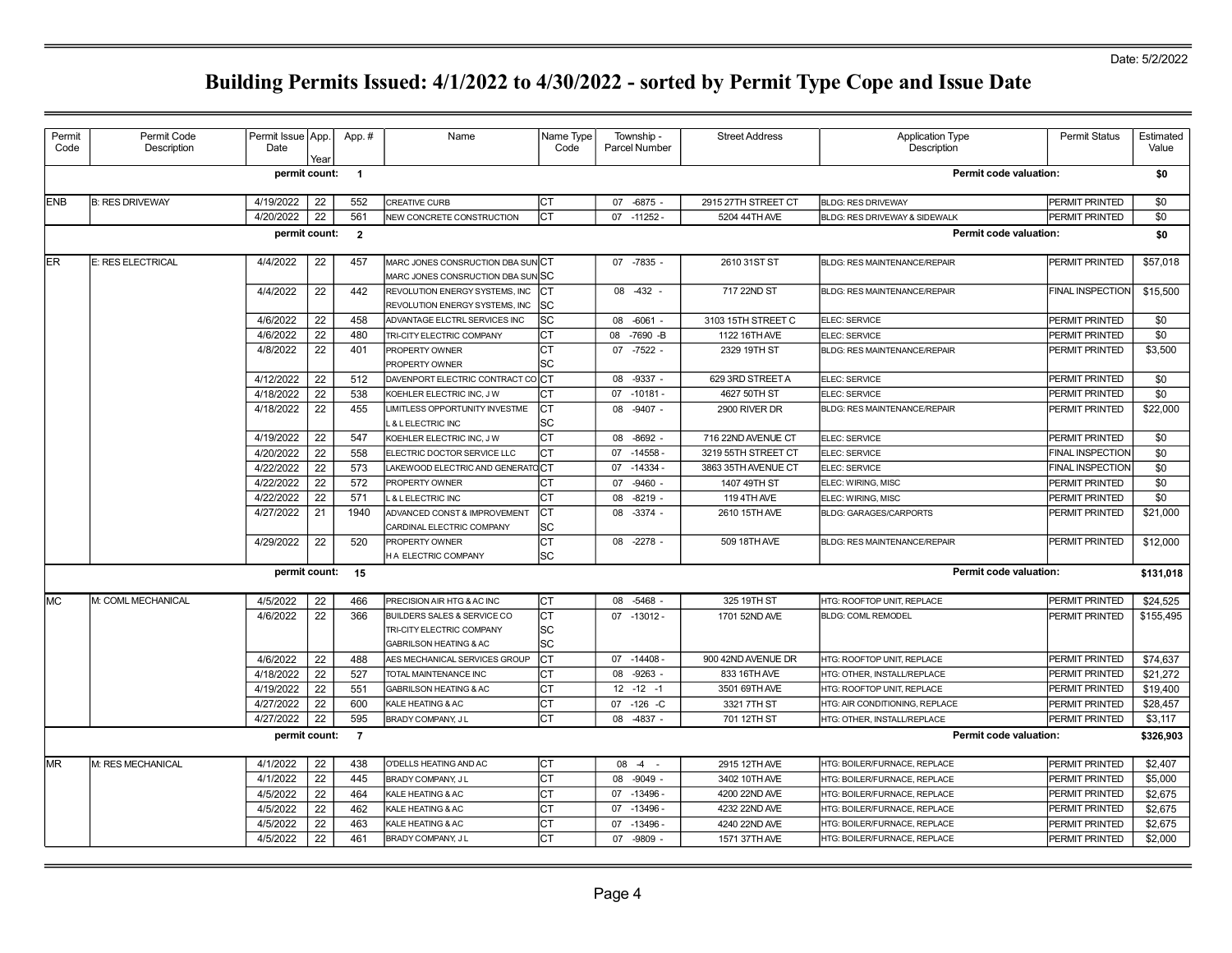| Permit      | Permit Code                             | Permit Issue   App. |      | App.#                   | Name                                               | Name Type  | Township -           | <b>Street Address</b>     | <b>Application Type</b>                | <b>Permit Status</b>    | Estimated |
|-------------|-----------------------------------------|---------------------|------|-------------------------|----------------------------------------------------|------------|----------------------|---------------------------|----------------------------------------|-------------------------|-----------|
| Code        | Description                             | Date                | Year |                         |                                                    | Code       | <b>Parcel Number</b> |                           | Description                            |                         | Value     |
| IMR         | M: RES MECHANICAL                       | 4/5/2022            | 22   | 467                     | TOTAL MAINTENANCE INC                              | Iст        | $-3254 -$<br>08      | 2529 19TH AVE             | HTG: BOILER/FURNACE, REPLACE           | PERMIT PRINTED          | \$9,766   |
|             |                                         | 4/5/2022            | 22   | 465                     | KALE HEATING & AC                                  | Iст        | $-3618$<br>08        | 910 16TH ST               | HTG: FURNACE/AC, REPLACE               | PERMIT PRINTED          | \$10,656  |
|             |                                         | 4/5/2022            | 22   | 469                     | NORTHWEST MECHANICAL INC                           | lст        | 08<br>$-6878$        | 1454 23RD AVE             | HTG: FURNACE/AC, REPLACE               | PERMIT PRINTED          | \$10,884  |
|             |                                         | 4/5/2022            | 22   | 471                     | NORTHWEST MECHANICAL INC                           | lст        | $-8614 - 17$<br>80   | 3110 11TH AVENUE A        | HTG: FURNACE/AC, REPLACE               | PERMIT PRINTED          | \$8,810   |
|             |                                         | 4/5/2022            | 22   | 474                     | BRADY COMPANY, JL                                  | Iст        | $-9161 -$<br>08      | 702 43RD ST               | HTG: OTHER. INSTALL/REPLACE            | PERMIT PRINTED          | \$4,200   |
|             |                                         | 4/6/2022            | 22   | 481                     | A1 MORRIS HEATING AND COOLING                      | Iст        | $-9130 -$<br>08      | 3117 4TH ST               | HTG: FURNACE/AC, REPLACE               | PERMIT PRINTED          | \$5,135   |
|             |                                         | 4/11/2022           | 22   | 498                     | A1 MORRIS HEATING AND COOLING                      | Iст        | $-5171 -$<br>08      | 1331 12TH AVE             | HTG: FURNACE/AC, REPLACE               | PERMIT PRINTED          | \$6,750   |
|             |                                         | 4/12/2022           | 22   | 510                     | <b>FIREPLACES PLUS</b>                             | lст        | $-14784$<br>07       | 7323 35TH AVE             | HTG: PREFAB FIREPLACE, INSTALL         | PERMIT PRINTED          | \$990     |
|             |                                         | 4/13/2022           | 22   | 515                     | <b>BRADY COMPANY, JL</b>                           | lст        | $-10782$<br>07       | 4603 47TH ST              | HTG: FURNACE/AC. REPLACE               | <b>PERMIT PRINTED</b>   | \$14,000  |
|             |                                         | 4/13/2022           | 22   | 519                     | PETERSEN PLUMBING & HEATING CO                     | IСТ        | $-6412 -$<br>07      | 1013 40TH ST              | HTG: BOILER/FURNACE. REPLACE           | PERMIT PRINTED          | \$6,000   |
|             |                                         | 4/18/2022           | 22   | 542                     | KALE HEATING & AC                                  | Iст        | $-13496$<br>07       | 4272 22ND AVE             | HTG: BOILER/FURNACE, REPLACE           | PERMIT PRINTED          | \$2,675   |
|             |                                         | 4/18/2022           | 22   | 541                     | FAMILY HEATING & COOLING                           | lст        | 07 -13526            | 3400 33RD ST              | HTG: AIR CONDITIONING, REPLACE         | PERMIT PRINTED          | \$3,875   |
|             |                                         | 4/18/2022           | 22   | 540                     | FAMILY HEATING & COOLING                           | Iст        | $-1436$<br>08        | 2602 17TH AVE             | HTG: BOILER/FURNACE, REPLACE           | PERMIT PRINTED          | \$3,375   |
|             |                                         | 4/19/2022           | 22   | 546                     | TOTAL MAINTENANCE INC                              | lст        | 07<br>$-11627$       | 3602 37TH AVE             | HTG: BOILER/FURNACE, REPLACE           | <b>PERMIT PRINTED</b>   | \$3,203   |
|             |                                         | 4/19/2022           | 22   | 550                     | GABRILSON HEATING & AC                             | CT         | $-12295-$<br>07      | 3614 35TH ST              | HTG: BOILER/FURNACE, REPLACE           | PERMIT PRINTED          | \$2,000   |
|             |                                         | 4/27/2022           | 22   | 596                     | CBC PLUMBING HEATING & AIR LLC                     | Iст        | $-577 - 3$<br>07     | 1735 36TH ST              | HTG: FURNACE/AC, REPLACE               | PERMIT PRINTED          | \$10,161  |
|             |                                         | 4/27/2022           | 22   | 599                     | PRECISION AIR HTG & AC INC                         | lст        | $-7643 -$<br>07      | 2508 23RD AVENUE CT       | HTG: AIR CONDITIONING, REPLACE         | PERMIT PRINTED          | \$3,117   |
|             |                                         | 4/27/2022           | 22   | 598                     | KLAUER HEATING & AC LTD                            | lст        | $-9501 -$<br>07      | 3440 49TH ST              | HTG: FURNACE/AC, REPLACE               | <b>PERMIT PRINTED</b>   | \$7.240   |
|             |                                         | 4/28/2022           | 22   | 608                     | DOUG'S HEATING & AIR COND                          | Iст        | $-212 - B$<br>07     | 4105 33RD AVE             | HTG: OTHER, INSTALL/REPLACE            | PERMIT PRINTED          | \$8,900   |
|             |                                         | 4/28/2022           | 22   | 607                     | DOUG'S HEATING & AIR COND                          | lст        | 07<br>$-2348$        | 3015 24TH AVE             | HTG: OTHER, INSTALL/REPLACE            | PERMIT PRINTED          | \$8,700   |
|             |                                         | 4/28/2022           | 22   | 606                     | TOTAL MAINTENANCE INC                              | CT         | $-8512$<br>08        | 906 40TH STREET CT        | HTG: BOILER/FURNACE, REPLACE           | PERMIT PRINTED          | \$7,156   |
|             |                                         | 4/29/2022           | 22   | 614                     | CRAWFORD HEATING & COOLING                         | Iст        | 08<br>$-8908$        | 410 30TH AVE              | HTG: FURNACE/AC, REPLACE               | <b>PERMIT PRINTED</b>   | \$6,000   |
|             |                                         | permit count:       |      | - 28                    |                                                    |            |                      |                           | Permit code valuation:                 |                         | \$161,025 |
|             |                                         |                     |      |                         |                                                    |            |                      |                           |                                        |                         |           |
| lPC         | P: COML PLUMBING                        | 4/8/2022            | 22   | 309                     | QUALITY CONSTRUCTION SVCS INC<br>BRADY COMPANY, JL | lст<br>lsc | 07 -159 -1           | 1150 36TH AVE             | <b>BLDG: COML REMODEL</b>              | PERMIT PRINTED          | \$221,482 |
|             |                                         | 4/12/2022           | 22   | 275                     | MCDERMOTT CONSTRUCTION                             | Iст        | 07 -8601 -           | 3637 AVENUE OF THE CITIES | BLDG:COML/NEW, RESTAURANT              | PERMIT PRINTED          | \$157,000 |
|             |                                         |                     |      |                         | <b>QUAD CITY PLUMBING</b>                          | lSC        |                      |                           |                                        |                         |           |
|             |                                         | 4/18/2022           | 22   | 534                     | LENNY DESANTIAGO PLUMBING                          | Iст        | 08 -1170 -           | 1520 6TH AVE              | PLBG: INSTALLATION, COMMERCIAL         | PERMIT PRINTED          | \$4,000   |
|             |                                         | permit count:       |      | $\mathbf{3}$            |                                                    |            |                      |                           | Permit code valuation:                 |                         | \$382,482 |
| PCM6        | P: COML GAS MTR RECONCT (6 MO           | 4/12/2022           | 22   | 506                     | PROPERTY OWNER                                     | Iст        | $-4220$ .<br>08      | 807 15TH ST               | HTG: GAS MTR RECONNECT AFTER 6 MONTHS  | PERMIT PRINTED          | \$500     |
|             |                                         | 4/12/2022           | 22   | 507                     | PROPERTY OWNER                                     | Iст        | $-5527 -$<br>08      | 1441 5TH AVE              | HTG: GAS MTR RECONNECT AFTER 6 MONTHS  | FINAL INSPECTION        | \$500     |
|             |                                         | permit count:       |      | $\overline{\mathbf{2}}$ |                                                    |            |                      |                           | Permit code valuation:                 |                         | \$1,000   |
|             |                                         |                     |      |                         |                                                    |            |                      |                           |                                        |                         |           |
| PCR6        | P: RES GAS MTR RECONCT (6 MO)           | 4/6/2022            | 22   | 484                     | PROPERTY OWNER                                     | IСТ        | 08<br>$-6061 -$      | 3103 15TH STREET C        | HTG: GAS MTR RECONNECT AFTER 6 MONTHS  | PERMIT PRINTED          | \$300     |
|             |                                         | 4/13/2022           | 22   | 514                     | ALL ACTION PLUMBING                                | lст        | $-7037 -2$<br>08     | 719 51ST ST               | PLBG: GAS MTR RECONNECT AFTER 6 MONTHS | <b>FINAL INSPECTION</b> | \$500     |
|             |                                         | 4/28/2022           | 22   | 610                     | ALL ACTION PLUMBING                                | Iст        | $-14558$<br>07       | 3219 55TH STREET CT       | PLBG: GAS MTR RECONNECT AFTER 6 MONTHS | PERMIT PRINTED          | \$500     |
|             |                                         | 4/28/2022           | 22   | 609                     | <b>BITLER HEATING</b>                              | Iст        | $07 - 7484$          | 2719 13TH AVE             | HTG: GAS MTR RECONNECT AFTER 6 MONTHS  | <b>FINAL INSPECTION</b> | \$500     |
|             |                                         | permit count:       |      | $\overline{4}$          |                                                    |            |                      |                           | Permit code valuation:                 |                         | \$1,800   |
| <b>PCWH</b> | P: COML WATER HEATER                    | 4/6/2022            | 22   | 486                     | <b>ERICKSON PLUMBING</b>                           | Iст        | 07 -11082 -          | 3909 16TH ST              | PLBG: WATER HEATER                     | PERMIT PRINTED          | \$1,000   |
|             |                                         | permit count:       |      | $\overline{1}$          |                                                    |            |                      |                           | Permit code valuation:                 |                         | \$1,000   |
| <b>PDR</b>  | P: RES DISCONNECT SWR/WTR SVI 4/28/2022 |                     | 22   | 603                     | <b>ERICKSON PLUMBING</b>                           | CT         | 08 -1398 -           | 816 15TH STREET A         | PLBG: DISCONNECT WATER & SEWER SERVICE | <b>FINAL INSPECTION</b> | \$3,000   |
|             |                                         |                     |      |                         |                                                    |            |                      |                           |                                        |                         |           |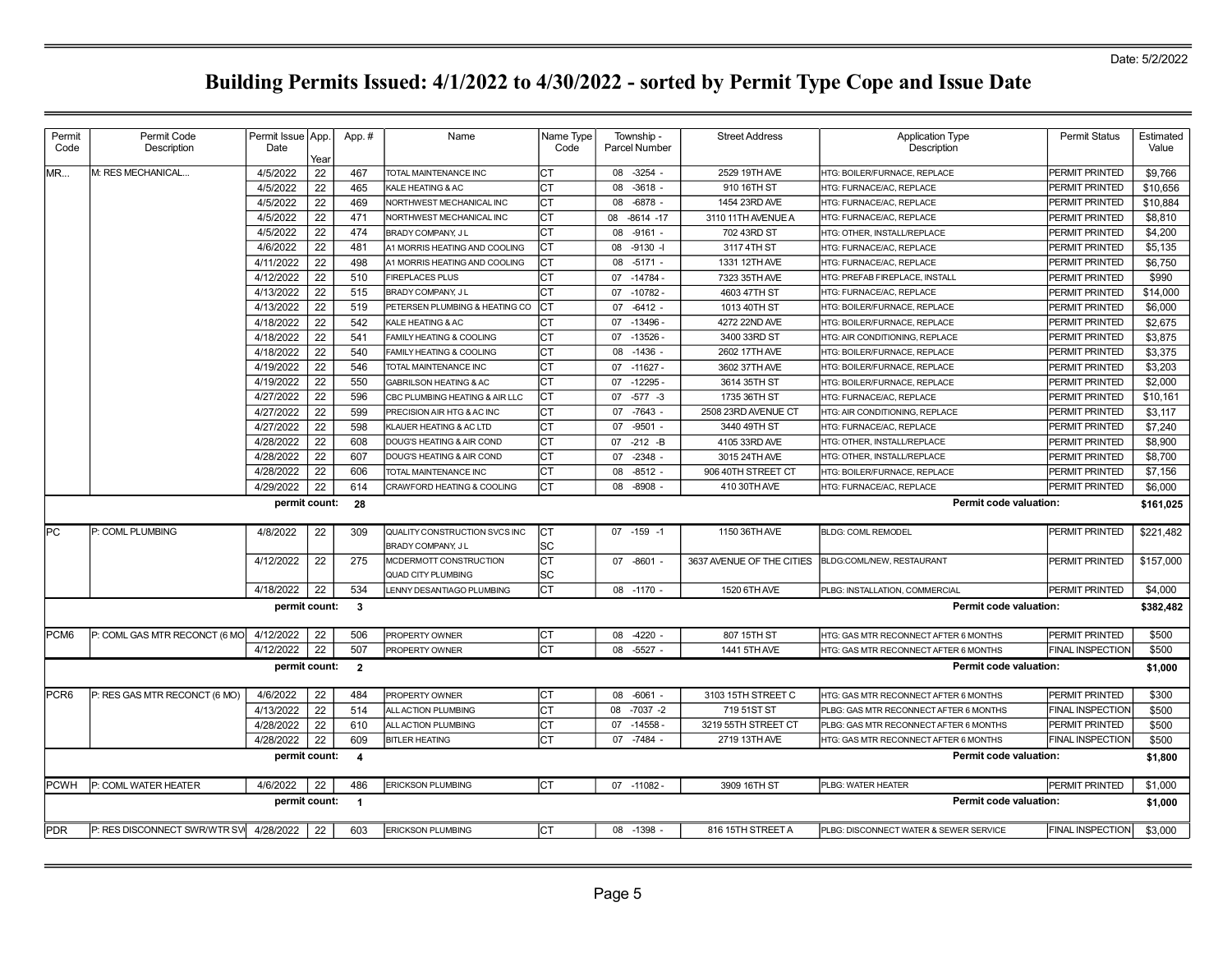| Permit<br>Code | Permit Code<br>Description | Permit Issue App.<br>Date | Year | App.#                   | Name                           | Name Type<br>Code | Township -<br>Parcel Number | <b>Street Address</b>     | <b>Application Type</b><br>Description | <b>Permit Status</b>    | Estimated<br>Value |
|----------------|----------------------------|---------------------------|------|-------------------------|--------------------------------|-------------------|-----------------------------|---------------------------|----------------------------------------|-------------------------|--------------------|
|                |                            | permit count:             |      | $\overline{\mathbf{1}}$ |                                |                   |                             |                           | Permit code valuation:                 |                         | \$3,000            |
| PGR            | P: RES GAS PIPING          | 4/12/2022                 | 22   | 505                     | <b>ERICKSON PLUMBING</b>       | IСТ               | 07 -10181 -                 | 4627 50TH ST              | PLBG: GAS PIPING                       | PERMIT PRINTED          | \$500              |
|                |                            | 4/18/2022                 | 22   | 529                     | BRADY COMPANY, JL              | Iст               | $07 - 14558$                | 3219 55TH STREET CT       | PLBG: GAS PIPING                       | PERMIT PRINTED          | \$500              |
|                |                            | 4/18/2022                 | 22   | 543                     | PETERSEN PLUMBING & HEATING CO | ICT               | $-8692 -$<br>08             | 716 22ND AVENUE CT        | PLBG: GAS PIPING                       | PERMIT PRINTED          | \$500              |
|                |                            | permit count:             |      | $\mathbf{3}$            |                                |                   |                             |                           | <b>Permit code valuation:</b>          |                         | \$1,500            |
| <b>IPR</b>     | P: RES PLUMBING            | 4/1/2022                  | 22   | 367                     | SANDBERG RESTORATION SERVICES, | <b>ICT</b>        | 07 -425 -D                  | 1150 41ST ST              | BLDG: RES MAINTENANCE/REPAIR           | PERMIT PRINTED          | \$0                |
|                |                            |                           |      |                         | PETERSEN PLUMBING AND HEATING  | lsc               |                             |                           |                                        |                         |                    |
|                |                            | 4/5/2022                  | 22   | 470                     | NORTHWEST MECHANICAL INC       | Iст               | 08<br>-6878                 | 1454 23RD AVE             | PLBG: INSTALLATION, RESIDENTIAL        | PERMIT PRINTED          | \$14,675           |
|                |                            | 4/12/2022                 | 22   | 401                     | PROPERTY OWNER                 | Iст               | 07 -7522 -                  | 2329 19TH ST              | BLDG: RES MAINTENANCE/REPAIR           | PERMIT PRINTED          | \$3,500            |
|                |                            |                           |      |                         | <b>PROPERTY OWNER</b>          | lsc               |                             |                           |                                        |                         |                    |
|                |                            | 4/12/2022                 | 22   | 509                     | PETERSEN PLUMBING & HEATING CO | Iст               | 08 -5145 -4                 | 5415 6TH AVE              | PLBG: INSTALLATION, RESIDENTIAL        | PERMIT PRINTED          | \$4,000            |
|                |                            | 4/12/2022                 | 22   | 345                     | PROPERTY OWNER                 | Iст               | $-6535 -$<br>08             | 2412 18TH AVE             | BLDG: RES MAINTENANCE/REPAIR           | PERMIT PRINTED          | \$7,500            |
|                |                            |                           |      |                         | PETERSEN PLUMBING & HEATING CO | lsc               |                             |                           |                                        |                         |                    |
|                |                            | 4/18/2022                 | 22   | 531                     | ELEMENT PLUMBING LLC           | Iст               | 07 -12971 -                 | 3904 16TH AVE             | PLBG: INSTALLATION, RESIDENTIAL        | PERMIT PRINTED          | \$1,000            |
|                |                            | 4/18/2022                 | 22   | 533                     | <b>NEELS PLUMBING</b>          | Iст               | 08<br>$-5174 -$             | 1407 12TH AVE             | PLBG: INSTALLATION, RESIDENTIAL        | PERMIT PRINTED          | \$200              |
|                |                            | 4/28/2022                 | 22   | 574                     | PROPERTY OWNER                 | Iст               | $-5561 -$<br>07             | 1151 49TH ST              | <b>BLDG: RES MAINTENANCE/REPAIR</b>    | PERMIT PRINTED          | \$30,000           |
|                |                            |                           |      |                         | PROPERTY OWNER                 | lsc               |                             |                           |                                        |                         |                    |
|                |                            | 4/28/2022                 | 22   | 604                     | PETERSEN PLUMBING & HEATING CO | Iст               | 07 -6479 -                  | 3803 10TH AVENUE CT       | PLBG: INSTALLATION, RESIDENTIAL        | <b>FINAL INSPECTION</b> | \$1,000            |
|                |                            | 4/28/2022                 | 22   | 611                     | <b>REBATH OF ILLINOIS</b>      | Iст               | $-6682$<br>07               | 1404 39TH ST              | PLBG: INSTALLATION, RESIDENTIAL        | PERMIT PRINTED          | \$12,556           |
|                |                            | 4/28/2022                 | 22   | 562                     | BRAD CHUMBLEY CUSTOM BUILDER   | Iст               | -933<br>07                  | 1144 54TH ST              | BLDG: RES MAINTENANCE/REPAIR           | PERMIT PRINTED          | \$9,700            |
|                |                            |                           |      |                         | BRADY COMPANY, JL              | SC                |                             |                           |                                        |                         |                    |
|                |                            | 4/29/2022                 | 22   | 619                     | A+ PLUMBING                    | lст               | 08 -1102 -                  | 437 23RD AVE              | PLBG: INSTALLATION, RESIDENTIAL        | PERMIT PRINTED          | \$2,500            |
|                |                            | permit count:             |      | 12                      |                                |                   |                             |                           | <b>Permit code valuation:</b>          |                         | \$86,631           |
| PRWH           | P: RES WATER HEATER        | 4/5/2022                  | 22   | 472                     | NORTHWEST MECHANICAL INC       | Iст               | 08 -8614 -17                | 3110 11TH AVENUE A        | PLBG: WATER HEATER                     | <b>PERMIT PRINTED</b>   | \$5.500            |
|                |                            | 4/5/2022                  | 22   | 473                     | BRADY COMPANY, JL              | Iст               | 08<br>$-9161 -$             | 702 43RD ST               | PLBG: WATER HEATER                     | PERMIT PRINTED          | \$1,800            |
|                |                            | 4/6/2022                  | 22   | 487                     | <b>ERICKSON PLUMBING</b>       | CT                | 07 -13030 -1                | 3810 26TH AVE             | PLBG: WATER HEATER                     | PERMIT PRINTED          | \$1,400            |
|                |                            | 4/11/2022                 | 22   | 502                     | TOTAL MAINTENANCE INC          | Iст               | $-3382 -$<br>08             | 2617 16TH AVE             | PLBG: WATER HEATER                     | PERMIT PRINTED          | \$1,910            |
|                |                            | 4/11/2022                 | 22   | 501                     | NORTHWEST MECHANICAL INC       | Iст               | 08<br>$-5072 -$             | 2548 7TH ST               | PLBG: WATER HEATER                     | PERMIT PRINTED          | \$1,555            |
|                |                            | 4/13/2022                 | 22   | 516                     | BRADY COMPANY, JL              | lст               | $-10782 -$<br>07            | 4603 47TH ST              | PLBG: WATER HEATER                     | PERMIT PRINTED          | \$1,000            |
|                |                            | 4/13/2022                 | 22   | 517                     | LENNY DESANTIAGO PLUMBING      | Iст               | $-2903 -$<br>08             | 2424 5TH AVE              | PLBG: WATER HEATER                     | PERMIT PRINTED          | \$1,100            |
|                |                            | 4/13/2022                 | 22   | 518                     | ALL ACTION PLUMBING            | Iст               | -6164 -38<br>08             | 540 27TH AVE              | PLBG: WATER HEATER                     | PERMIT PRINTED          | \$1,100            |
|                |                            | 4/28/2022                 | 22   | 601                     | <b>ERICKSON PLUMBING</b>       | Iст               | $-8531 -$<br>08             | 964 40TH ST               | PLBG: WATER HEATER                     | <b>PERMIT PRINTED</b>   | \$1,100            |
|                |                            | 4/29/2022                 | 22   | 615                     | TOTAL MAINTENANCE INC          | Iст               | 07 -13833                   | 3533 33RD STREET CT       | PLBG: WATER HEATER                     | PERMIT PRINTED          | \$1,636            |
|                |                            | permit count:             |      | 10                      |                                |                   |                             |                           | Permit code valuation:                 |                         | \$18,101           |
|                |                            |                           |      |                         |                                |                   |                             |                           |                                        |                         |                    |
| <b>IPRX</b>    | P: RES EXCAVATION          | 4/1/2022                  | 22   | 448                     | RIVER BEND PLUMBING SERVICES L | Iст               | $-7655$<br>07               | 2500 AVENUE OF THE CITIES | PLBG: SEWER REPAIR                     | PERMIT PRINTED          | \$1,500            |
|                |                            | 4/1/2022                  | 22   | 447                     | RIVER BEND PLUMBING SERVICES L | Iст               | $-982 -$<br>07              | 2630 45TH ST              | PLBG: WATER SERVICE REPLACEMENT        | PERMIT PRINTED          | \$5,000            |
|                |                            | 4/1/2022                  | 22   | 446                     | PETERSEN PLUMBING & HEATING CO |                   | $-1509 -$<br>08             | 815 27TH ST               | PLBG: WATER SERVICE REPAIR             | PERMIT PRINTED          | \$2,500            |
|                |                            | 4/6/2022                  | 22   | 483                     | RIVER BEND PLUMBING SERVICES L |                   | $-6271 -$<br>07             | 2402 47TH ST              | PLBG: SEWER REPAIR                     | <b>PERMIT PRINTED</b>   | \$1,000            |
|                |                            | 4/6/2022                  | 22   | 485                     | <b>ERICKSON PLUMBING</b>       |                   | $-1740 -$<br>08             | 1117 26TH ST              | PLBG: DISCONNECT WATER & SEWER SERVICE | FINAL INSPECTION        | \$2,500            |
|                |                            | 4/18/2022                 | 22   | 539                     | RIVER BEND PLUMBING SERVICES L | Iст               | $-384$<br>08                | 1115 17TH ST              | PLBG: SEWER REPAIR                     | PERMIT PRINTED          | \$3,000            |
|                |                            | 4/29/2022                 | 22   | 618                     | MCCLINTOCK PLUMBING INC        | CT                | $-5877 -$<br>08             | 410 9TH ST                | PLBG: WATER SERVICE REPLACEMENT        | PERMIT PRINTED          | \$2,500            |
|                |                            | 4/29/2022                 | 22   | 617                     | MCCLINTOCK PLUMBING INC        | lст               | 08<br>$-5879$ -             | 406 9TH ST                | PLBG: WATER SERVICE REPLACEMENT        | PERMIT PRINTED          | \$2,500            |